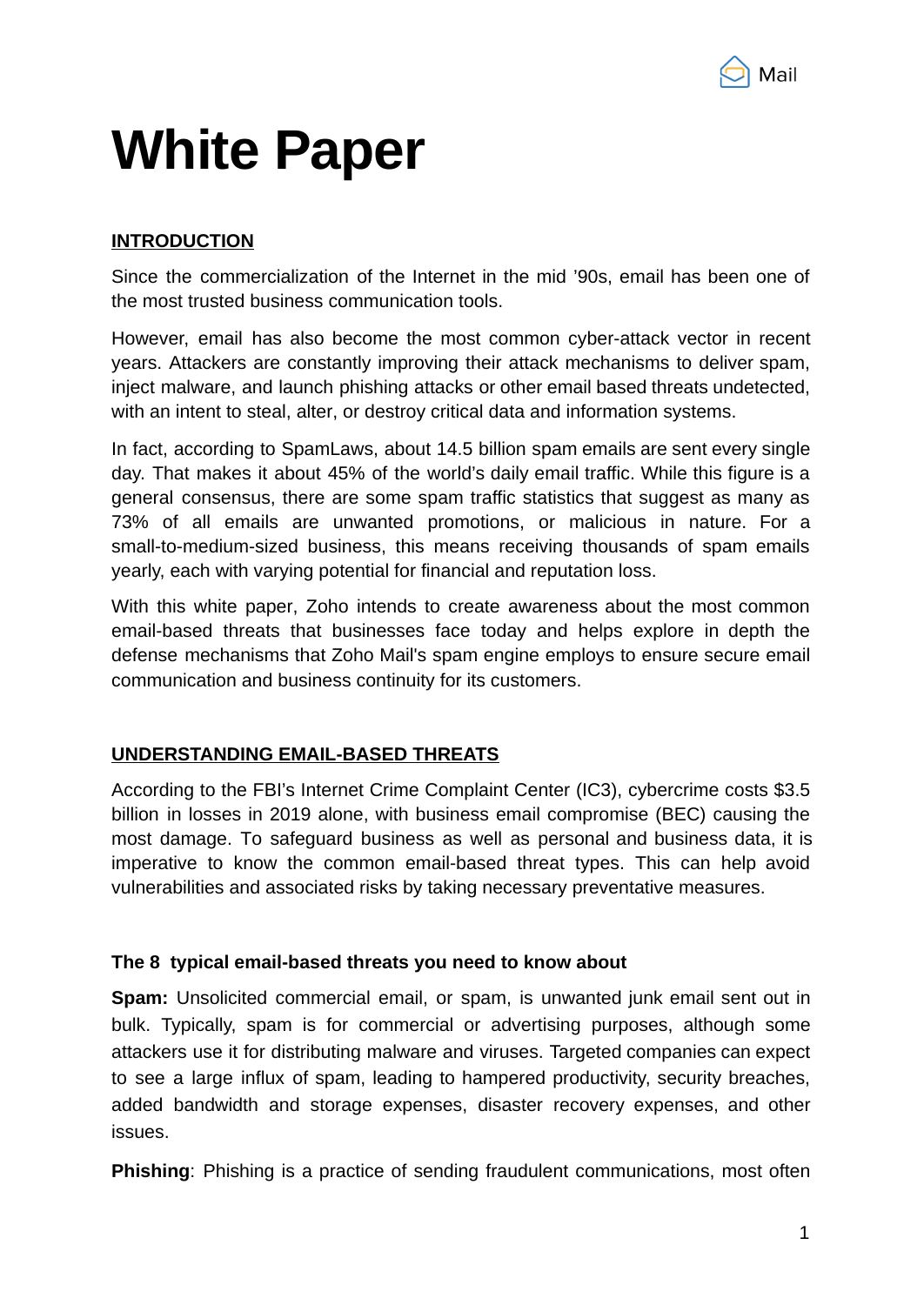

targeted to hundreds or thousands of recipients, by someone posing as a legitimate institution, usually through email. The goal is to obtain sensitive information, such as usernames, passwords, and credit card details, often for malicious reasons. An advanced level of this tactic is called "spear-phishing".

**Spear-Phishing:** This is a highly targeted to individuals in order to steal sensitive information such as passwords, account numbers, user IDs, access codes, PINs, or financial information from a specific victim, often for malicious reasons. To acquire these details, the attackers disguise themselves as a trusted entity, individual, friend, or acquaintance, typically through email or other online messaging.

**Malware:** Malicious software, commonly referred to as malware, is software developed & distributed as a script, usually, to exploit the normal functioning of any electronic device. Malware typically acquires a hold on the device, then starts deleting, corrupting, or encrypting files to demand a ransom .

**Viruses:** Viruses are a type of malware program that piggybacks onto a legitimate application code, then spreads itself from there. Software viruses are loaded onto a user's computer without the user's knowledge and perform malicious actions, destroy data, and slow down the system resources.

**Ransomware:** Ransom malware, or ransomware, is a type of malware with only one aim: to extort money from its victims. It prevents users from accessing their system or personal files and holds it for ransom before allowing the user to regain access.

**Social Engineering:** Social Engineering is an art of manipulating people to make them give up confidential information. This attack happens in one or more steps, although it begins by gaining the trust of the victim by phone, email, or even in person. Criminals use social engineering tactics because it's usually easier to take advantage of your natural inclination to trust than to find ways to hack your software.

**Business Email Compromise:** In BEC attacks, scammers impersonate an employee in the organization in order to defraud the company, its employees, customers, or partners. Attackers target employees who have access to the company's finances or sensitive data, tricking them into performing wire transfers or disclosing sensitive information. These begin with an email, usually following social-engineering tactics and compromised accounts, which don't involve viruses or malicious links and attachments, making it hard to detect.

The growing variety of threats and the dynamics of today's cyberattacks demand a sophisticated and adaptable first line of defense to safeguard your organization from such email-based threats.

#### **ZOHO MAIL'S COMPREHENSIVE EMAIL DEFENSE**

Zoho Mail has a multi-layered anti-spam and email protection engine designed to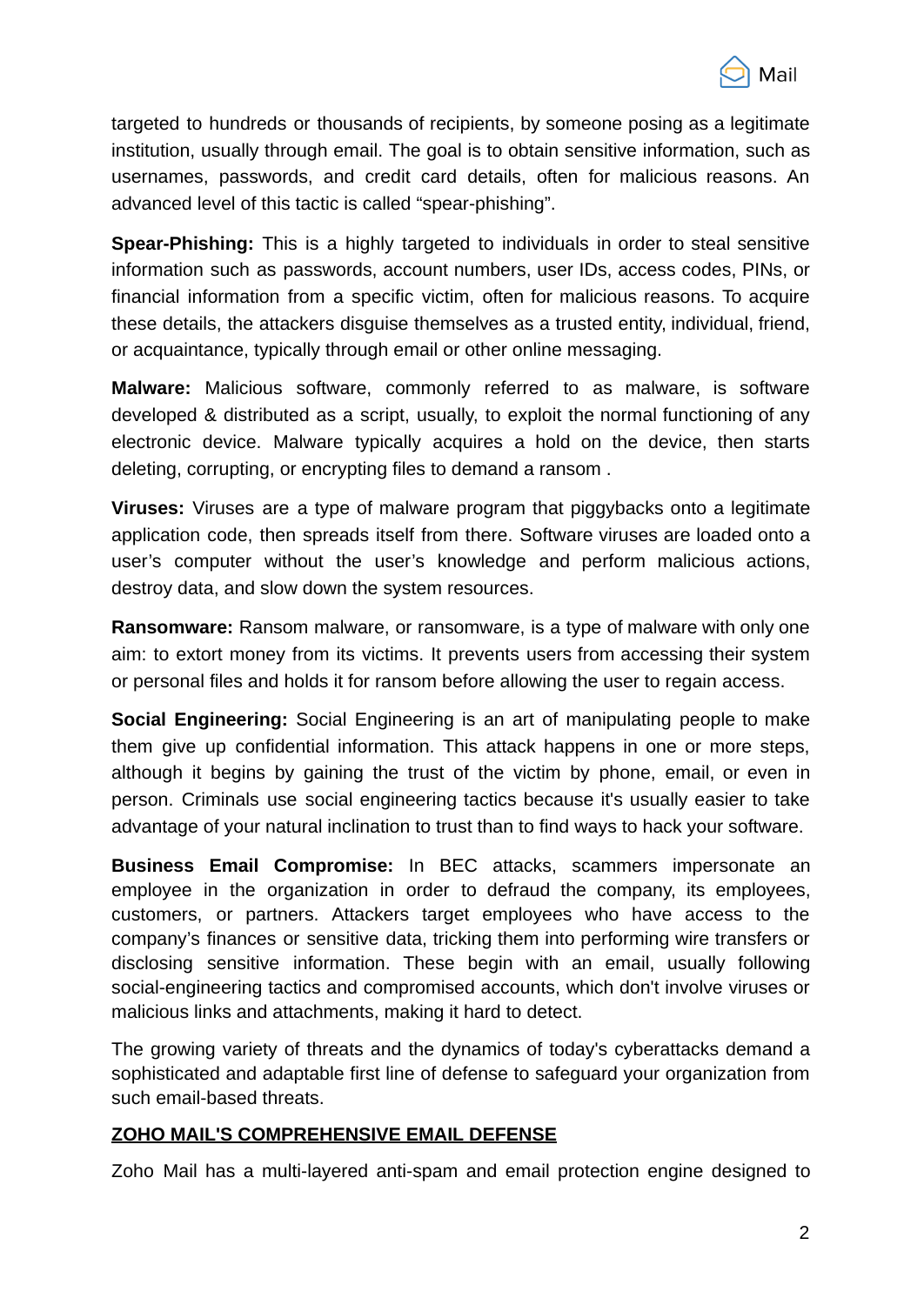

detect unwanted and unsolicited emails and defend networks against email-based threats. Our approach to spam protection begins with *perimeter/edge protection* and goes all the way to *time of click spam protection* in the user's inbox, ensuring that your organization not only stays productive, but also protected from email-borne threats.

### **Cyber Resilience for Email - Zoho Mail's approach to Email Security**

Zoho Mail provides a robust, yet simple to manage protection from spam by combining the most effective spam elimination technologies into one cohesive, easy to-manage system. It combines connection analysis, local and global reputation, and advanced statistical and content analysis techniques that inspect all incoming and outgoing emails to protect users from diverse cyber-threats.



# **CONNECTION LEVEL FILTERING**

# **A. Edge Blocking**

# ● **Distributed Denial of Service (DDOS) Protection**

A DDoS attack is a type of DoS attack in which multiple hijacked systems are used to overload system resources or network bandwidths. These threats may render the email service unavailable, causing disruption in email accessibility. Zoho Mail acts as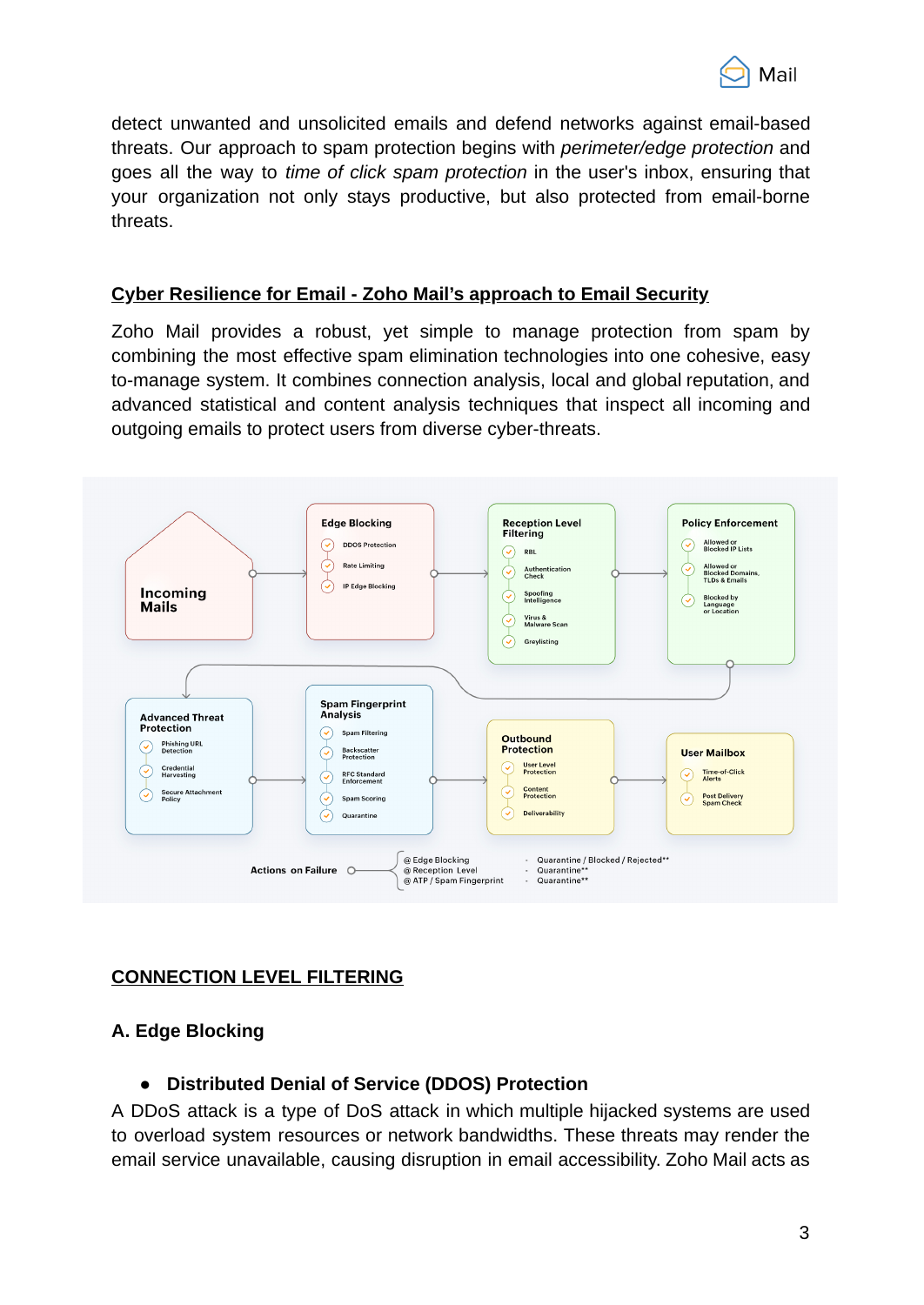

your first layer of defense against such threats by receiving all inbound emails, assuring that these threats never reach your network perimeter.

## ● **Rate Limiting**

Automated spam software is often used to send bulk emails to a single mail server. To protect the email infrastructure from email flooding, our spam engine throttles inbound emails for a period of time after the rate limiting threshold is exceeded. It will also block any further connection attempts from repeated offenders.

Rate limiting, ensures service availability while ensuring your user inbox is not flooded with spam.

## ● **IP Edge Blocking**

Next, the defense mechanism compares IP addresses of inbound mails against known offender lists, such as:

● Dynamic IP Block

The dynamic IP block list is a public block list of malicious IP addresses or address ranges. Instead of blocking the user account, the spam engine blocks the originator IP address for their malicious email or failed login attempt using a different username and commonly used passwords for a specific period.

● Third-Party Reputation Check

Third-party reputation services compile and manage lists of desirable or undesirable IP addresses. The spam engine uses these block lists and third-party reputation services as part of its protection system.

#### **B. Reception Level Filtering**

Once the emails are received for further processing, the following reception level checks are done to reject, quarantine, or tag spurious emails.

#### i. **Real-time Block List**

SMTP Real-Time Block List (RBL) is a mechanism for publishing the IP addresses of SMTP spammers. You can configure Zoho Mail's spam engine to utilize RBL servers to check the IP addresses of incoming requests against known or suspected spam-originating IP addresses.

Note: While SMTP RBL is an aggressive spam filtering technique and may show false-positive results as it is complied from the reported spam activity. To avoid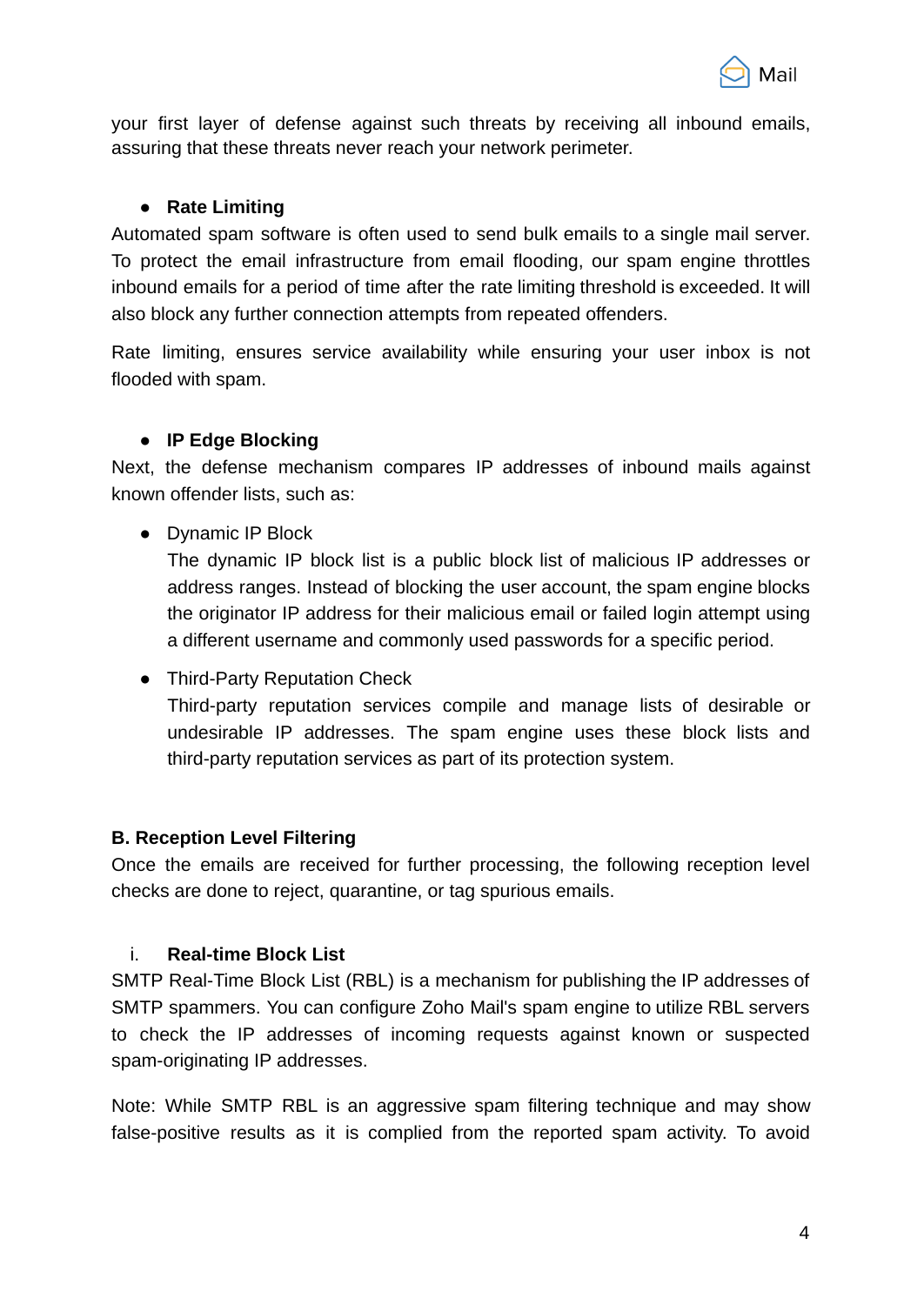

emails from trusted sources being blocked by RBLs, add them to an Allowed List.

## ii. **Authentication Check**

The Sender Authentication layer uses many frameworks, such as SPF and DKIM, while also analyzing emails based on DMARC policy to validate the authenticity of the sender with standard protocol checks and checks for domain name spoofing or other camouflaging techniques. Emails that fail these checks are classified as spam or spoofed emails, and the appropriate action is triggered to isolate them.

# iii. **Spoofing Intelligence**

● Spoofing

When someone or something pretends to be something else in an attempt to gain our confidence, get access to our systems, steal data or money, or spread malware, it is called Spoofing.

Cousin Domain (look-alike domain) Spoofing and Display Name spoofing are other methodologies used by phishing tools to make a message look like it comes from a trusted source.

# iv. **Virus & Malware Scanning**

The spam engine utilizes multiple layers for virus scanning and automatically decompresses archives for comprehensive protection. Virus scanning precedes over any other available scanning techniques and is applied even if the email passes through any other Connection Layers. This means even if an email comes from a "allowed" or "trusted" IP addresses or domains, emails are still scanned for viruses, and are blocked if a virus is detected.

# v. **Greylisting**

If spam emails are received from IPs with very poor reputation, the system will automatically greylist the IP address, thereby reducing the amount of spam received.

# **C. Policy Enforcement**

# i. **Based on IPs**

Zoho Mail's spam engine lets administrators define a list of trusted mail servers by the IP address, thus, avoiding spam scanning for legitimate emails. Likewise, administrators can also segregate and organize a list of fraudulent email senders to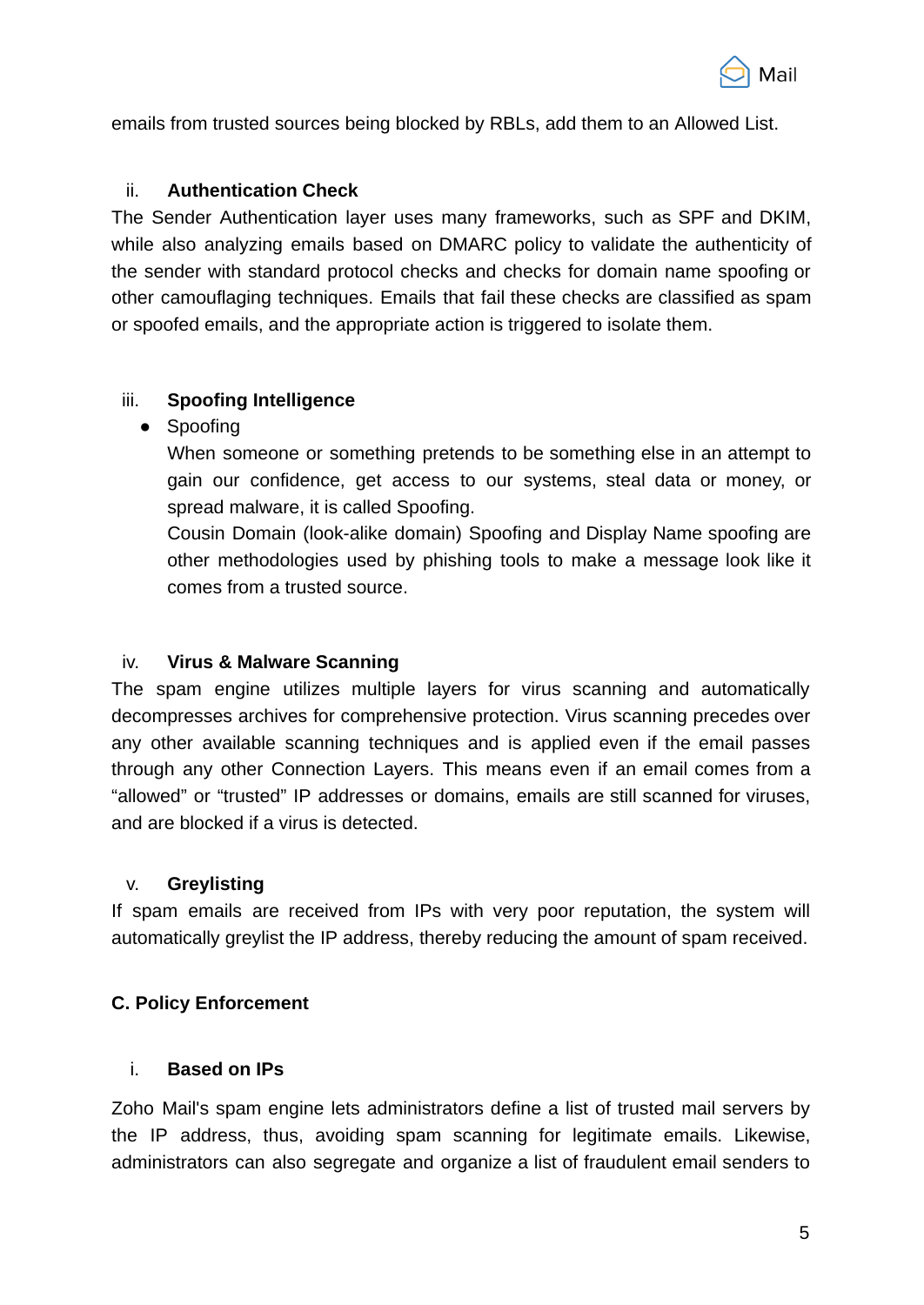

block them further. In some cases, administrators may also prefer to utilize IP block range to limit specific email servers as a matter of policy instead of as a matter of spam protection.

# ii. **Based on Domains, TLDs and Emails**

● Blocked List

This lets you filter out sender addresses and domains from which you never want to receive email.

● Allowed List

By approving senders, you can automatically allow messages from trusted mail servers or email addresses. Messages from approved senders or domains are not checked for spam or source reputation. However, messages from this list are still scanned for viruses.

● Trusted Lists

Emails from email addresses that are added in the Trusted Emails List are delivered to the mailbox without any spam check. These emails will not be validated for SPF/ DKIM/ block list checks.

# iii. **Based on Location and Language**

Some organizations expect never to communicate with particular countries or languages from which they receive a great deal of spam. Therefore, they use country-based or language-based filtering (or both) – a technique that blocks email from certain countries or languages. This allows you to identify and block spam emails based on the country of origin.

# **D. Advanced Threat Protection**

# i. **Phishing URL Detection**

This detection module scans incoming emails for known malicious hyperlinks. It enables real-time scanning of links, including links in email messages that point to downloadable content.

# ii. **Credential Harvesting**

Malicious email campaigns use harvested credentials (username & password combination) to exploit the user's email account or other accounts for additional malicious purposes.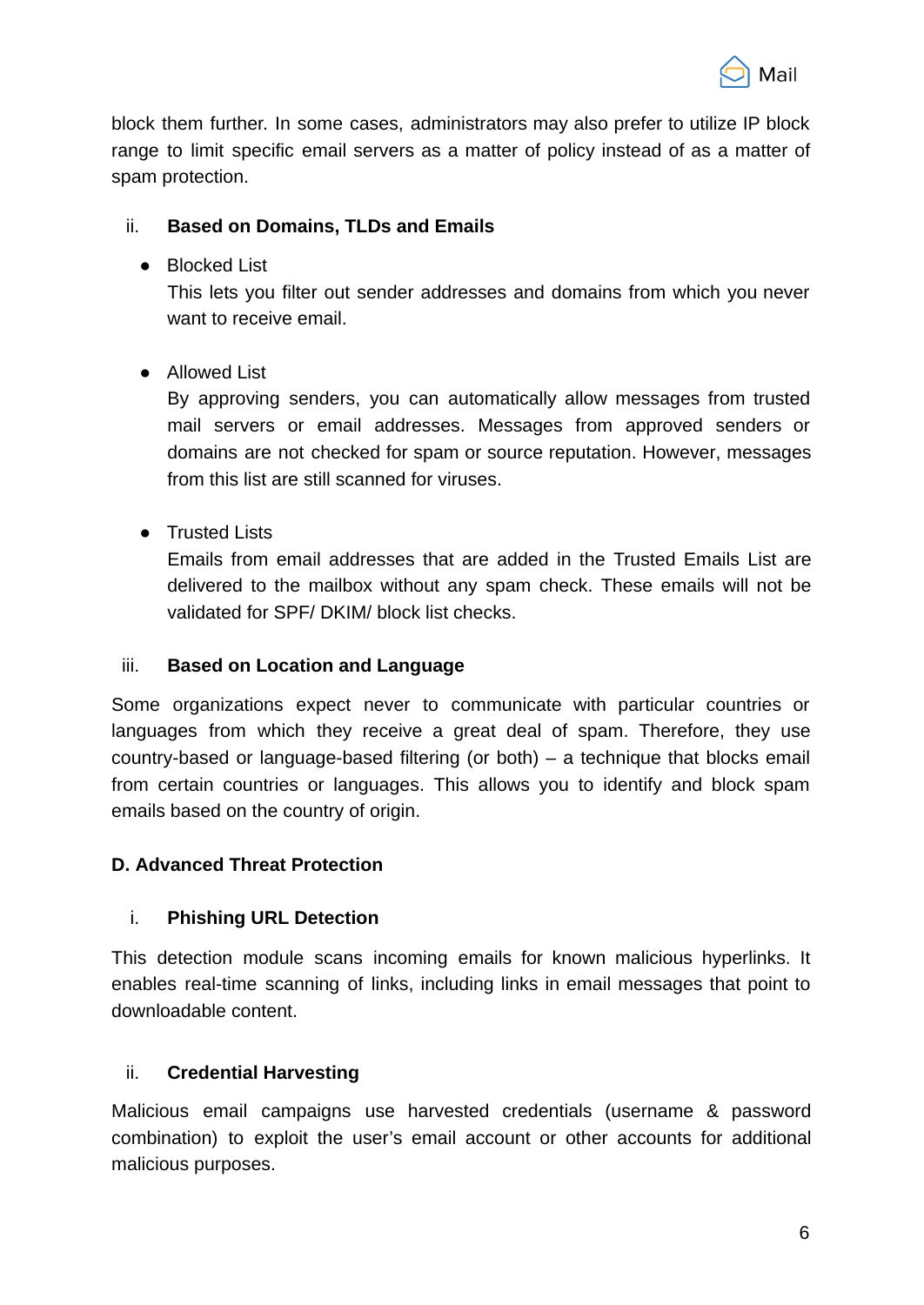

### iii. **Secure Attachment Policy**

The Secure Attachment Policy intends to protect the users from malicious files and attachments. Certain attachments containing executable/ program files may have destructive programs or malicious functions which perform phishing, spamming, or other malicious activities in the user system. To avoid such security threats, emails with certain types of files as attachments are blocked in Zoho Mail.

## **E. Spam Fingerprint Analysis**

## i. **Spam Identification**

#### ● **Intent Analysis**

Every spam email is sent with an 'intent' of receiving a reply, a call, or a website visit. With intent analysis, we identify the intention behind the string of emails received, and detect if it is spam. Typically, intent analysis acts as a defense layer that catches phishing attacks.

## ● **Content Analysis**

The Zoho Mail's spam engine enables administrators to set custom content filters based on the subject line, message headers, message body and attachment file content. In general, administrators do not need to set their own filters for the purposes of blocking spam, as comprehensive analysis mechanisms are preconfigured and are constantly upgraded in Zoho Mail's spam engine to tackle evolving spam scenarios intelligently. This allowing DLP to maintain complete visibility and control, especially in the case of outbound emails.

#### ● **Other Analysis**

**HTML Tag Based**: Emails with a potentially harmful form, embed, iframe, or object tag can also land under the spam category if marked.

**Attachment Filters**: The Attachment filter facility can reject or quarantine mails based on the attached file's extension. If any of it matches, the email will be directly rejected or marked as spam.

**Blocking attachments with macros:** Certain malicious macros in attachments can be executed when opened. You can choose to block attachments that include macros.

#### ii. **Back-scatter Protection**

Back-scatter occurs when a spammer sends out spam or virus emails using a forged email address in the "From:" line or as the return path of their messages. This leads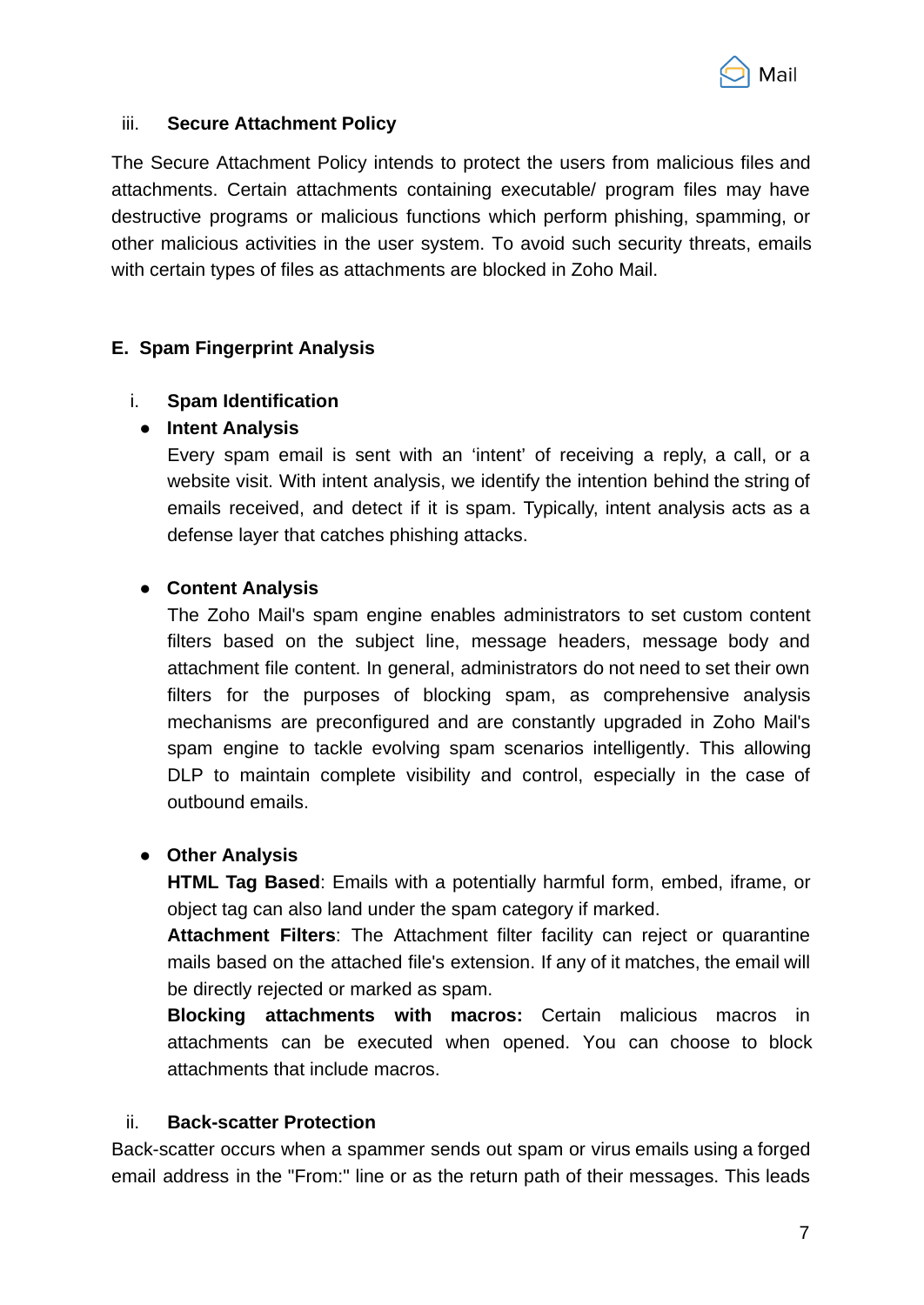

to thousands of bounce notifications or autoresponder emails, ending up in your mailbox. To combat back-scatter, Zoho ensures that only legitimate Delivery Status Notifications and Auto-responders get delivered to your accounts.

## iii. **Enforcement of RFC Standards**

Many spammers use poorly written software or are unable to comply with the standards because they do not have legitimate control of the computer they are using to send spam. By setting tight limits on the deviation from RFC standards, Zoho allows you to reduce spam significantly.

## iv. **Spam Scoring**

Once an inbound message has passed the initial Zoho Mail's spam engine block/accept filters, it receives a score for its spam probability. Based on this score, the Zoho Mail's spam engine can take one of the following actions:

- Block
- Quarantine
- Allow (inbound mail only)

#### v. **Quarantine**

The spam engine automatically quarantines spam emails, ensuring your inbox is free from any sort of threat. Such quarantined emails are held for 60 days, then dumped. Admins can view the message header of the email to check and recover any legitimate email that may have been quarantined.

# **F. Outbound Protection**

# **i. User Level Protection**

# **● User authentication**

To eliminate the risk of suspicious logins or spoofing, Zoho Mail's spam engine can be configured to perform SMTP authentication, building trust between the customer's email exchange and itself. This prevents spammers from sending mails as a user.

# **● Reputation & Block List Checks**

While IP reputation is important, domain reputation and email sender reputation are significant factors when it comes to deliverability. The higher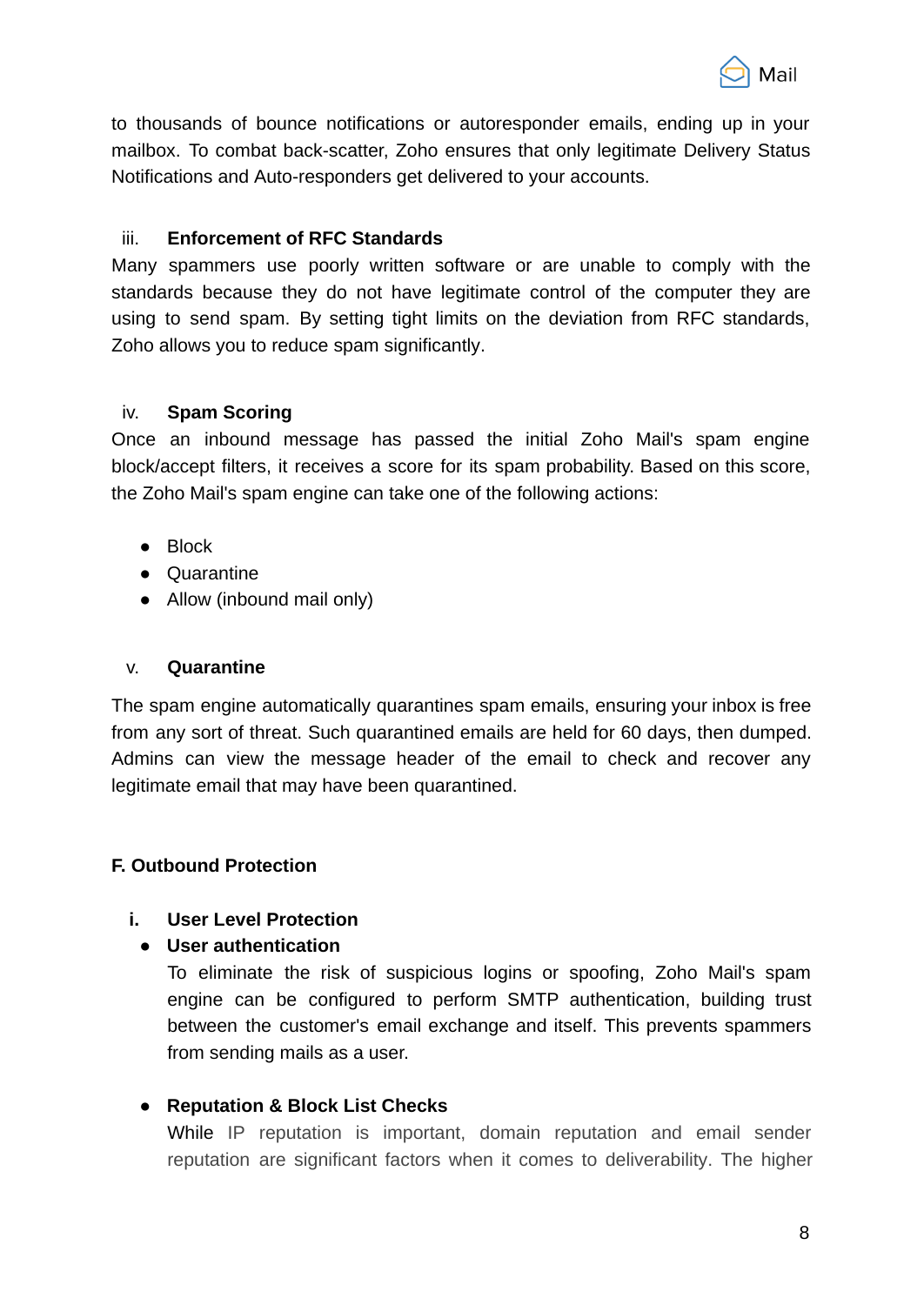

the score, the more likely an Email Service Provider (ESP) will deliver emails to the inboxes of recipients on their network. If the score falls below a certain threshold, the ESP may send messages to recipients' spam folders or even reject them outright. Hence, various mechanisms to validate sender reputation are incorporated.

## ● **Rate Limiting**

In order to prevent bulk spam emails getting through, smart rate limiting is enforced on the outbound emails. For instance, if a user hits the outbound sending limit within a time frame, they will automatically be prevented from sending out any more email until rolling count below the limit.

## **ii. Content Protection**

# **● Content & Intent Analysis**

Custom content filtering based on the subject, headers, mail body, and attachment file type can be applied to outbound mail, just as it can be done for inbound mail. This further includes URL validation, virus scanning, phishing scan, detecting spam emails and emails soliciting sensitive information and pattern matching, and more, in order to prevent data leakage and ensure compliance.

# **● Spam Scoring**

Just like inbound emails, outbound emails are also assigned a score based on which the outbound email will be sent or blocked.

# ● **Outbound Quarantine**

Quarantining the outbound message means that the message is suspected to be spam or in violation of the policy, and will be stored for the administrator to review and act upon.

#### **iii. Deliverability**

# ● **Increased Deliverability** (based on sender' IP reputation)

Email delivery goes hand-in-hand with the sender's IP reputation. If you have multiple dedicated IP addresses or send multiple types of emails, it is advisable to separate your IPs into IP groups to better manage your sending reputation. Consistent volume of emails, fewer bounces and complaints, preventing spam traps, user interactions, and subscribing rates are some other factors that positively influence the reputation and deliverability.